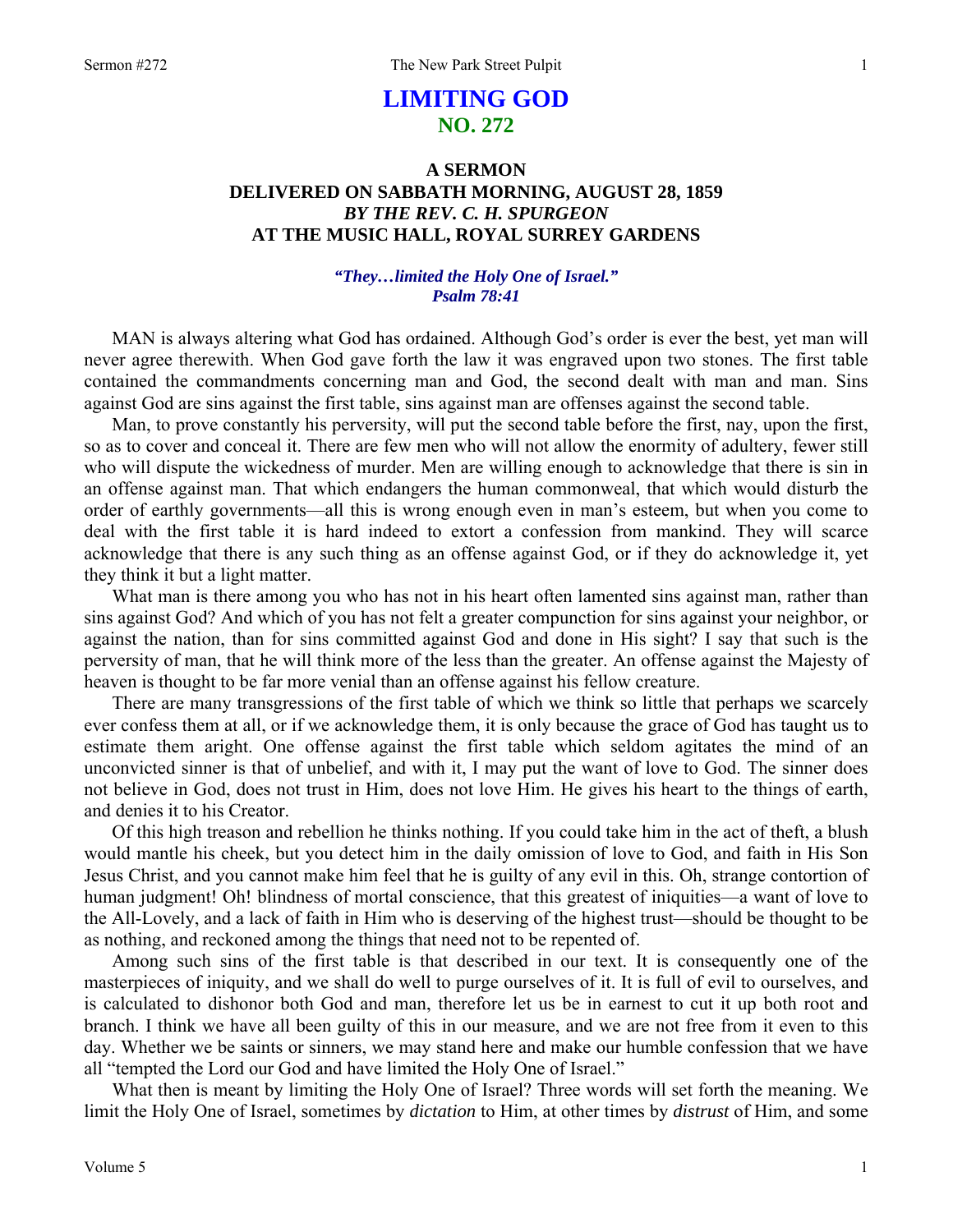push this sin to its farthest extreme by an utter and entire *despair* of His goodness and His mercy. These three classes all in their degree limit the Holy One of Israel.

**I.** In the first place, I say we limit the Holy One of Israel by DICTATING TO HIM.

Shall mortal dare to dictate to his Creator? Shall it be possible that man shall lay down his commands, and expect the King of heaven to pay homage to his arrogance? Will a mortal impiously say, "Not Thy will but mine be done"? Is it conceivable that a handful of dust, a creature of a day, that knows nothing, should set its judgment in comparison with the wisdom of the Only Wise? Can it be possible that we should have the impertinence to map out the path of boundless wisdom, or should decree the footsteps which infinite grace should take, and dictate the designs which Omnipotence shall attempt?

Startle! Startle at your own sin. Let each of us be amazed at our own iniquity. We have had the impudence to do this in our thoughts, we have climbed to the throne of the Highest, we have sought to take Him from His throne that we might sit there, we have grasped His scepter and His rod, we have weighed His judgments in the balances and tried His ways in the scales, we have been impious enough to exalt ourselves above all that is called God.

I will first address myself to the saint, and with the candle of the Lord attempt to show to Israel her secret iniquity, and to Jerusalem her grievous sin.

Oh heir of heaven, be ashamed and be confounded, while I remind you that you have dared to dictate to God! How often have we in our prayers not simply wrestled with God for a blessing—for that was allowable—but we have imperiously demanded it. We have not said, "Deny this to me, O my God, if so Thou pleasest." We have not been ready to say as the Redeemer did, "Nevertheless, not as I will, but as thou wilt," but we have asked and would take no denial. Not with all humble deference to our Lord's superior wisdom and grace, but we have asked and declared that we would not be content unless we had that particular blessing upon which we had set our hearts.

Now, whenever we come to God and ask for anything which we consider to be a real good, we have a right to plead earnestly, but we err when we go beyond the bounds of earnestness, and come to impudent demand. It is ours to ask for a blessing, but not to define what that blessing shall be. It is ours to place our head beneath the mighty hands of divine benediction, but it is not ours to uplift the hands as Joseph did those of Jacob and say, "Not so, my father." We must be content if He gives the blessing cross-handed, quite as content that He should put His left hand on our head as the right. We must not intrude into God's almonry, let Him do as seemeth Him good.

Prayer was never meant to be a fetter upon the sovereignty of God, much less a licensed channel for blasphemy. We must always subjoin at the bottom of the prayer this heavenly postscript, "Father, deny this if it be most for Thy glory." Christ will have nothing to do with dictatorial prayers, He will not be a partaker with us in the sin of limiting the Holy One of Israel.

Oftentimes too, I think, we dictate to God with regard to the measure of our blessing. We ask the Lord that we might grow in the enjoyment of His presence, instead of that He gives us to see the hidden depravity of our hearts. The blessing comes to us, but it is in another shape from what we expected. We go again to our knees, and we complain to God that He has not answered us, whereas the fact has been that He has answered the spirit of our prayer, but not the letter of it. He has given us the blessing itself, but not in the shape we asked for it.

We prayed Him to give us silver, He has given us gold, but we blind creatures cannot understand the value of this new-shaped blessing, and therefore we go grumbling to Him as if He had never heard us at all. If you ask, especially for temporal mercies, always take care to leave the degree of those mercies with God.

You may say, "Lord, give me food convenient for me," but it is not yours to stipulate how many shillings you shall have per week, or how many pounds in the year. You may ask that your bread may be given you and that your water may be sure, but it is not yours to lay down to God out of what kind of vessels you shall drink, or on what kind of table your bread shall be served up to you. You must leave the measuring of your mercies with Him who measures the rain, and weighs the clouds of heaven.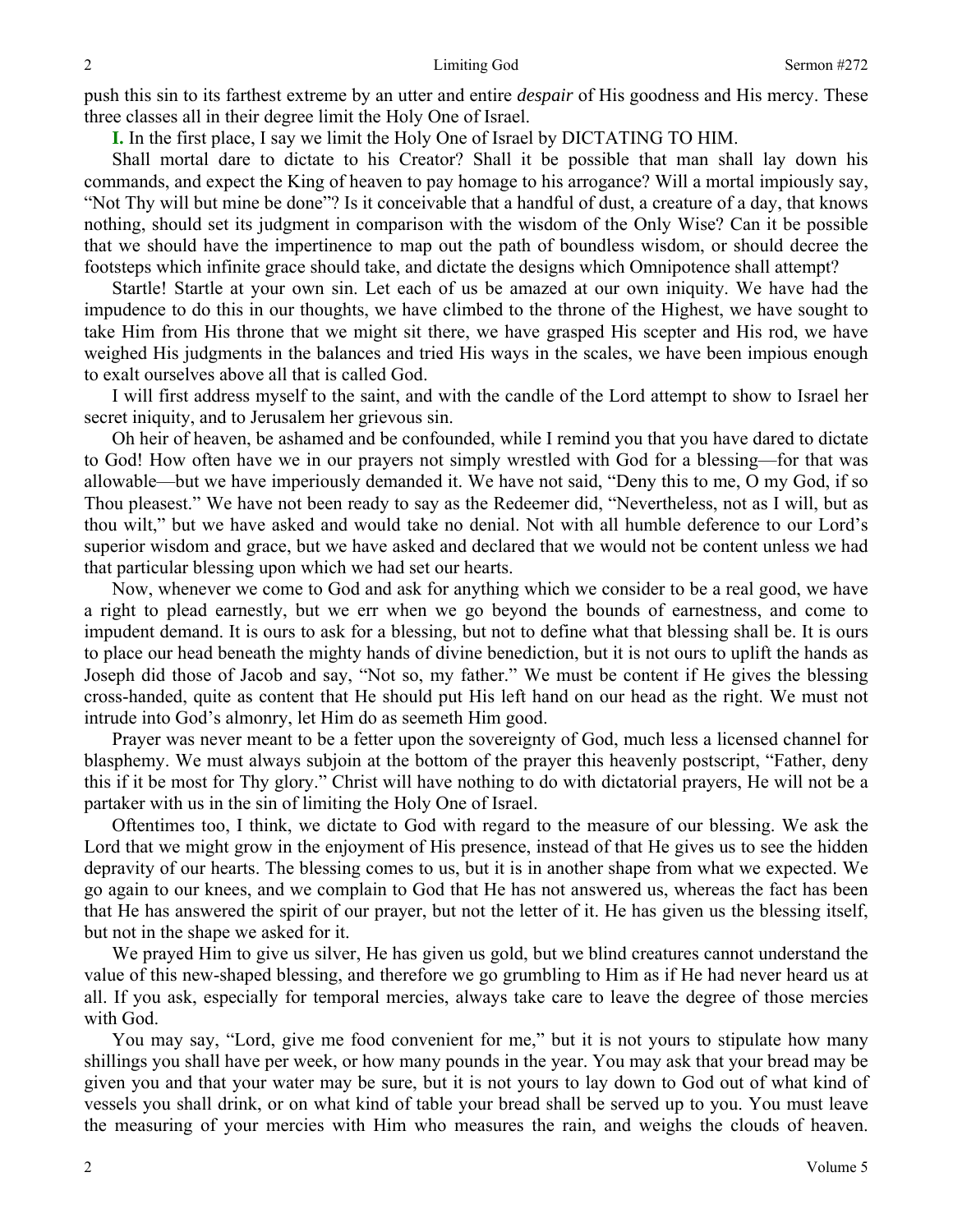#### Sermon #272 Limiting God

Beggars must not be choosers, and especially they must not be choosers when they have to deal with infinite wisdom and sovereignty.

And yet further, I fear that we have often dictated to God with regard to the time. As a church we meet together, and we pray God to send us a blessing. We expect to have it next week, it does not come. We wonder that the ministry is not blessed on the very next Sabbath day, so that hundreds are pricked in the heart. We pray again, and again, and again, and at last we begin to faint. And why is this? Simply because in our hearts we have been setting a date and a time to God.

We have made up our minds that the blessing must come within a certain period, and if it does not come, we do as it were spite our God by declaring we will wait no longer, that we have waited time enough, we have no more patience, we will be gone, it is clear the blessing will not come. We waste our words we imagine by seeking it.

Oh, how wrong is this!—What! is God to be tied to hours, or months, or years? Do His promises bear dates? Has He not Himself said "Though the vision tarry, wait for it, it shall come, it shall not tarry." And yet we cannot wait for God's time, but we must have our own time. Let us always remember it is God's part to limit a certain day to Israel, saying, "Today, if ye will hear my voice." But it is not our part to say to God, "Today if thou will hear *my* voice."

No. Let us leave time to Him, resting assured that when the ships of our prayers are long at sea, they bring home all the richer cargo, and if the seeds of supplication are long buried, they shall produce the richer harvest, for God, honoring our faith which He has exercised by waiting, shall multiply His favors and enlarge His bounty.

Your prayers are out at interest at a great percentage. Leave them alone. They shall come back—not only the capital, but with compound interest—if you will but wait till the time runs out, and God's promises becomes due.

Brethren, in these matters we cannot acquit ourselves, and I fear that much more than this will be necessary before our sin is fully unveiled. We have limited the Holy One in other ways, and I may remark that we have done this with regard to our prayers and efforts for others. A mother has been anxious for her children's conversion. Her eldest son has been the object of her fervent prayer. Never a morning has passed without earnest cries to God for his salvation, she has spoken to him with all a mother's eloquence, she has prayed in private with him, she has used every means which love could suggest to make him think of a better world.

But all her efforts at present seem to be wasted. She appears to be ploughing upon a rock, and casting her bread upon the waters. Year after year has rolled on—her son has left her house, he has commenced business for himself, he begins now to betray worldliness. He forsakes the house of prayer which his mother frequents. She looks around every Sabbath morning, but John is not there. The tear is in her eye. Every allusion in the minister's sermon to God's answering prayer makes her heart beat again. And at last she says, "Lo these many years have I sought God for this one blessing, I will seek no longer. I will, however, pray another month, and then, if He hear me not, I think I can never pray again."

Mother, retract the words. Blot out such a thought from your soul, for in this you are limiting the Holy One of Israel. He is trying your faith. Persevere, persevere while life lasts, and if your prayers be not answered in your lifetime, mayhap from the windows of heaven you shall look down and see the blessing of your prayers descend on the head of your child.

This has been the case too, when we have sought to do good to our fellow men. You know a certain man in whose welfare you take an extraordinary interest. You have availed yourself occasionally of an opportunity of addressing him, you have pressed him to attend the house of God, you have mentioned him in your private devotions, and often at your family altar. You have spoken to others that they might pray with you, for you believed the promise, "If two of you shall agree on earth as touching anything that they shall ask, it shall be done for them of my Father which is in heaven."

But now months have rolled on, and your friend seems to be in a more hopeless condition than ever. *Now* he will not go to the house of God at all, perhaps some ungodly acquaintance has such power over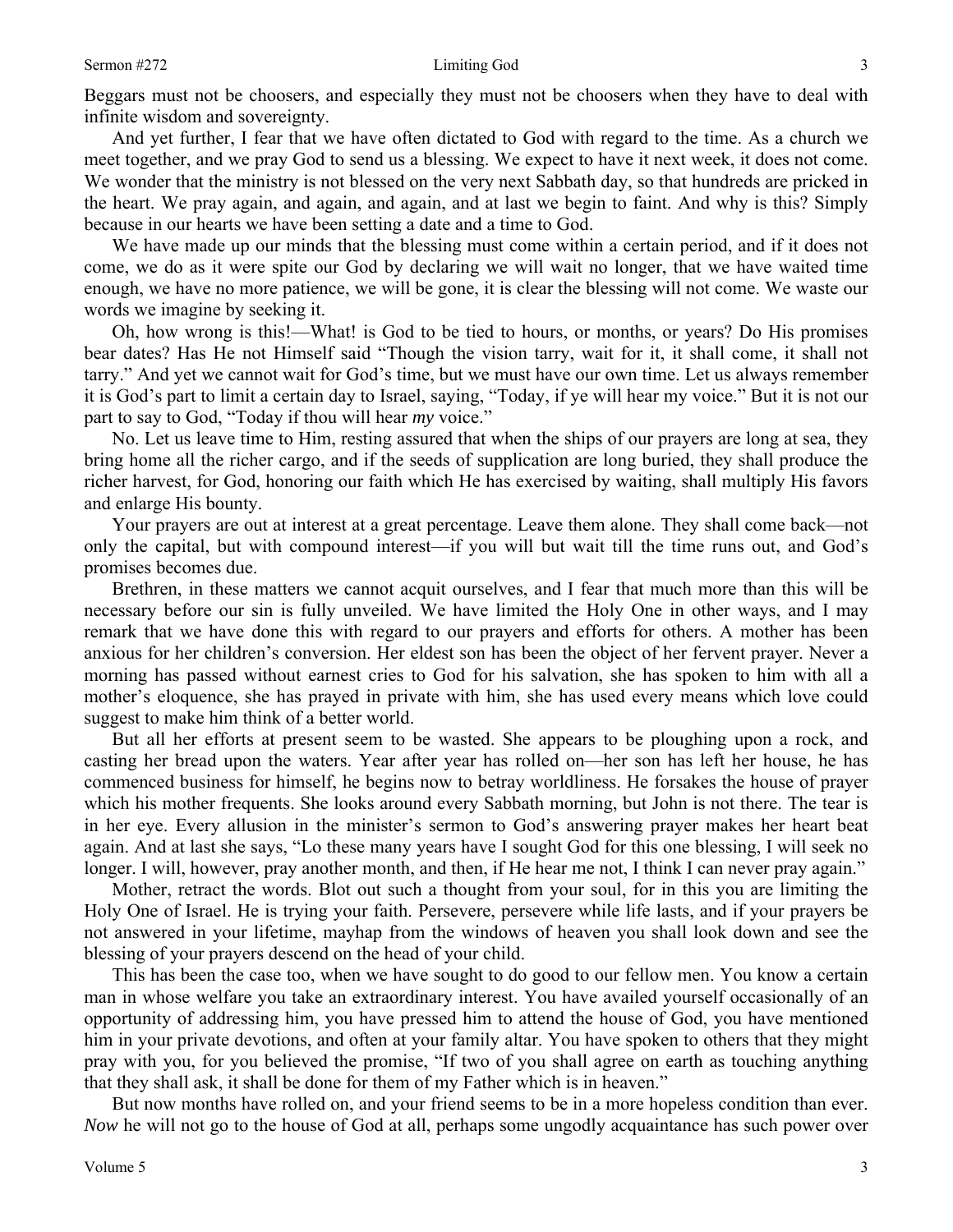#### Limiting God Sermon #272

him that your efforts are counteracted by his evil influence. All the good you can do is soon undone, and you are ready to say, "I will never use another effort, I will turn my attention to someone else. In this man's case, at least, my prayers will never be heard. I will withdraw my hand, I will not use unprofitable labor."

And what is this but limiting the Holy One of Israel? What is this but saying to God, "Because You have not heard me when I wished to be heard—because you have not exactly blessed my efforts as *I* would have them blessed, therefore I will try this no more"? Oh impudence! oh impertinence to the majesty of heaven! Christian! cast out this demon and say, "Get thee behind me, Satan; for thou savourest not the things that be of God."

Once again attempt, and not once, but though a thousand times you fail, try again, for God is not unfaithful to forget your work of faith and your labor of love. Only continue to exercise your patience and your diligence. In the morning sow your seed, and in the evening withhold not your hand, for either this or that shall surely prosper in its appointed season.

While thus charging the people of God with sin, I have been solemnly condemning myself, and if a like conviction shall abide upon all my believing hearers, my errand is accomplished. I will address myself now to those who cannot call themselves the children of God, but who have lately been stirred up to seek salvation.

There are many of you who are not hardened and careless now. There was a time when you were callous and indifferent, but it is not so with you at the present moment. You are anxiously saying, "What must I do to be saved?" and have been, perhaps, very earnestly in prayer during the last two or three months. Every Sunday morning's service sends you home to your knees, and you cannot refrain from sighs and tears even in your daily business, for you cry as one that cannot be silenced, "Lord, save, or I perish!"

Perhaps Satan has been putting it into your heart that since your prayers have not been heard, it is now of no avail. "Oh," says the evil one, "these many months have you prayed to God to put away your sin, and He has not heard you. Give it up, never bend your knees again. Heaven is not for you, therefore make the best of this world, go and drink its pleasures, suck in its joys, lose not the happiness of both worlds, make yourself gay here, for God will never bless you and save you hereafter."

And is this what he has said? Oh! listen not to him, he designs your destruction. Hearken not to his voice. There is nothing he desires so much as that you should be his prey, therefore be on your watchtower against him, and listen not to his cajoling. Hearken to me for a season, and God bless you in the hearing, that you may no longer limit the Holy One of Israel.

Sinner what have you been doing, while you have said, "I will restrain prayer because God has not as yet answered me"? I say what have you been doing? Have you not been stipulating with God as to the day when He shall save you? Suppose it is written in the book of God's decree, "I will save that man and give him peace after he has prayed seven years," would that be difficult for you? Is not the blessing of divine mercy worth waiting for?

If He keep you tarrying at His gate day after day—though should you wait fifty years—if that gate opens at last, will it not well repay your waiting? Knock man, knock again and go not away. Who are you that you should say to God, "I will have peace on such a day or else I will cease to supplicate"? This is a common offense with all poor trembling seeking souls. Confess it now and say unto God, "Lord I leave the time with You, and I will not cease to supplicate, for—

### *'If I perish I will pray, And perish only there.'"*

And do you not think, again, that perhaps the cause of your present distress is that you have been dictating to God as to the way in which He shall save you? You have a pious acquaintance who was converted in a very remarkable manner. He was suddenly convicted and as suddenly justified in the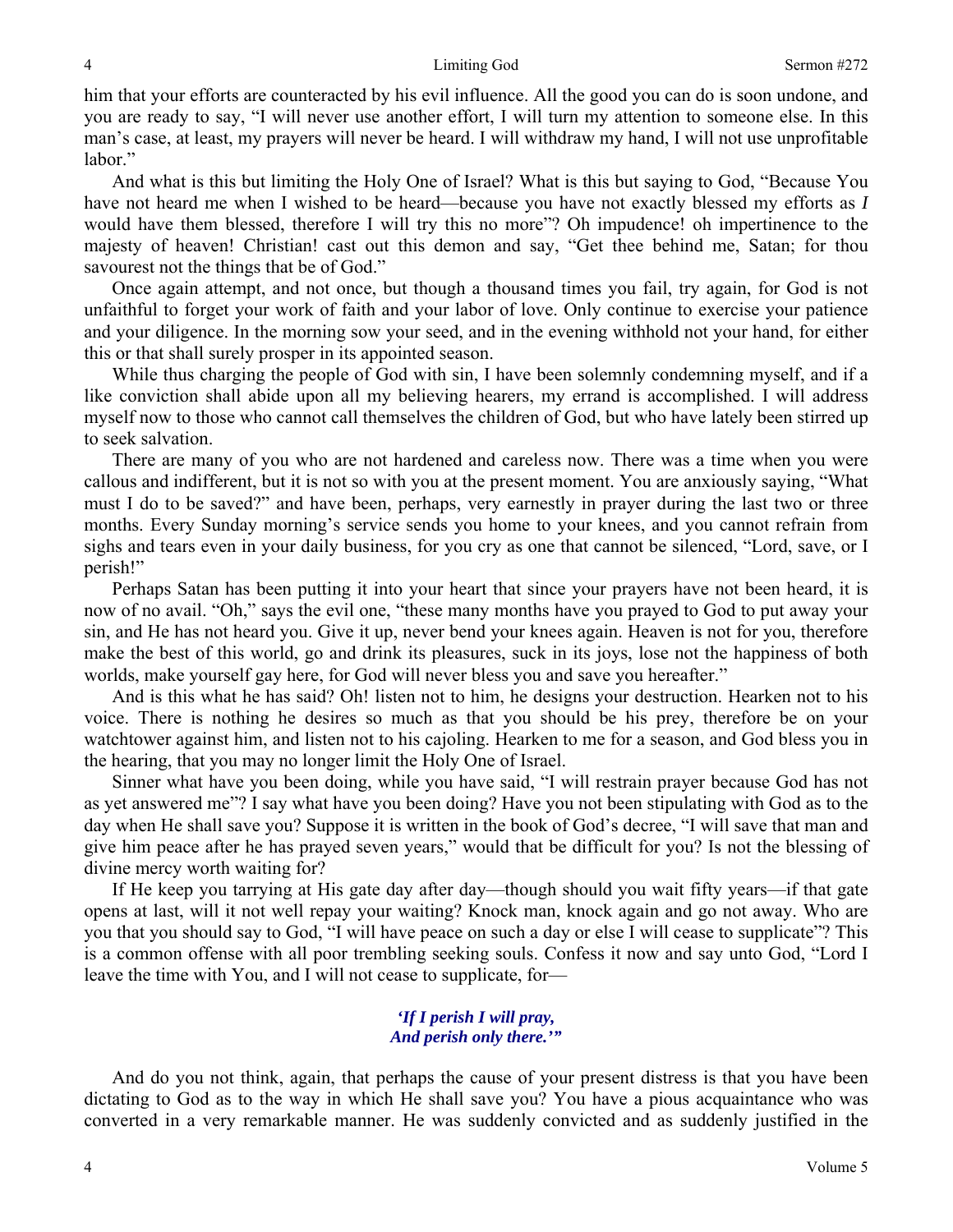#### Sermon #272 Limiting God

sight of God. He knows the very day and hour in which he obtained mercy, and *you* have foolishly made up your mind that you will never lay hold upon Christ unless you feel the same.

You have laid it down as in a decree, that God is to save you, as it were, by an electric shock, that you must be consciously smitten, and vividly illumined, or else you will never lay hold on Christ. You want a vision. You dictate to God that He must send one of His angels down to tell you He has forgiven you.

Now rest assured God will have nothing to do with your dictation. With your desire to be saved He will have to do, but with your planning as to how He should save you, He will have nought to do. Oh, be content to get salvation anyhow if you do but get it. If you cannot have it like the prodigal son, who felt his father's arms about him and knew his father's kiss, and had music and dancing in the moment that he was restored—if you cannot come in by the front door, be content to enter at the back.

If mercy comes on foot do not despise her, for she is just as fair as when she rides in her chariot. Be content to go in sackcloth before God, and there to bemoan your guilt and to lay hold on Him who taketh away the sin of the world.

Sinner, believe in Christ. That is God's command and your privilege. Cast yourself flat on His atonement, trust you Him and Him alone, and if God chooses not to comfort you in the way in which you have expected, yet be content to get the blessing anyhow so long as you receive it at all. Limit not, I beseech you, the Holy One of Israel.

Upon this point of dictation I might tarry very long and give many instances. But I choose rather to close up this first head of my discourse by observing once again, what a heinous offense, what an unreasonable iniquity it is for any of us to attempt to dictate to God. Oh man, know that He is sovereign.

### *"He everywhere hath sway, And all things serve His might."*

Will you, a beggar, dictate to the King of kings, the Lord of lords, when the angels veil their faces before Him, and scarcely dare to look upon His brightness? Will you dare to lord it over Him, and command your Maker? Shall infinite wisdom stoop to obey your folly, and shall divine goodness be cooped and caged and imprisoned within the bars of your frantic desires? What! do you dare to mount the steps of His throne, and affront Him with your haughty speeches, when cherubim dare not look upon His brightness—when the pillars of heaven's starry roof tremble and start at His reproof? Will you seek to be greater than He is?

Shall mortal man be greater then his God? Shall he dictate to the Everlasting—he who is born of a woman and of few days, and full of folly? No, go you to His throne, bow yourself reverently before Him, give up your will, let it be bound in golden fetters a bond slave to God. Cry you this day, "Lord, have mercy on me a sinner, and let it be not as I will, but as Thou wilt."

Thus, then, I have discoursed on the first part of the subject.

**II.** In the second place, we limit the Holy One of Israel by DISTRUST.

And here again I will divide my congregation into the two grand classes of saints and sinners. Children of God, purchased by blood and regenerated by the Spirit, you are guilty here, for by your distrust and fear you have often limited the Holy One of Israel, and have said, in effect, that His ear is heavy that it cannot hear, and that His arm is shortened that it cannot save.

In your trials you have done this. You have looked upon your troubles, you have seen them roll like mountain waves, you have hearkened to your fears, and they have howled in your ears like tempestuous winds, and you have said, "My bark is but a feeble one, and it will soon be wrecked. It is true that God has said that through tempests and tossing He will bring me to my desired haven. But alas! such a state as this was never contemplated in His promise, I shall sink at last and never see His face with joy."

What have you done, fearful one? O you of little faith, do you know what sin you have committed? You have judged the omnipotence of God to be finite. You have said that your troubles are greater than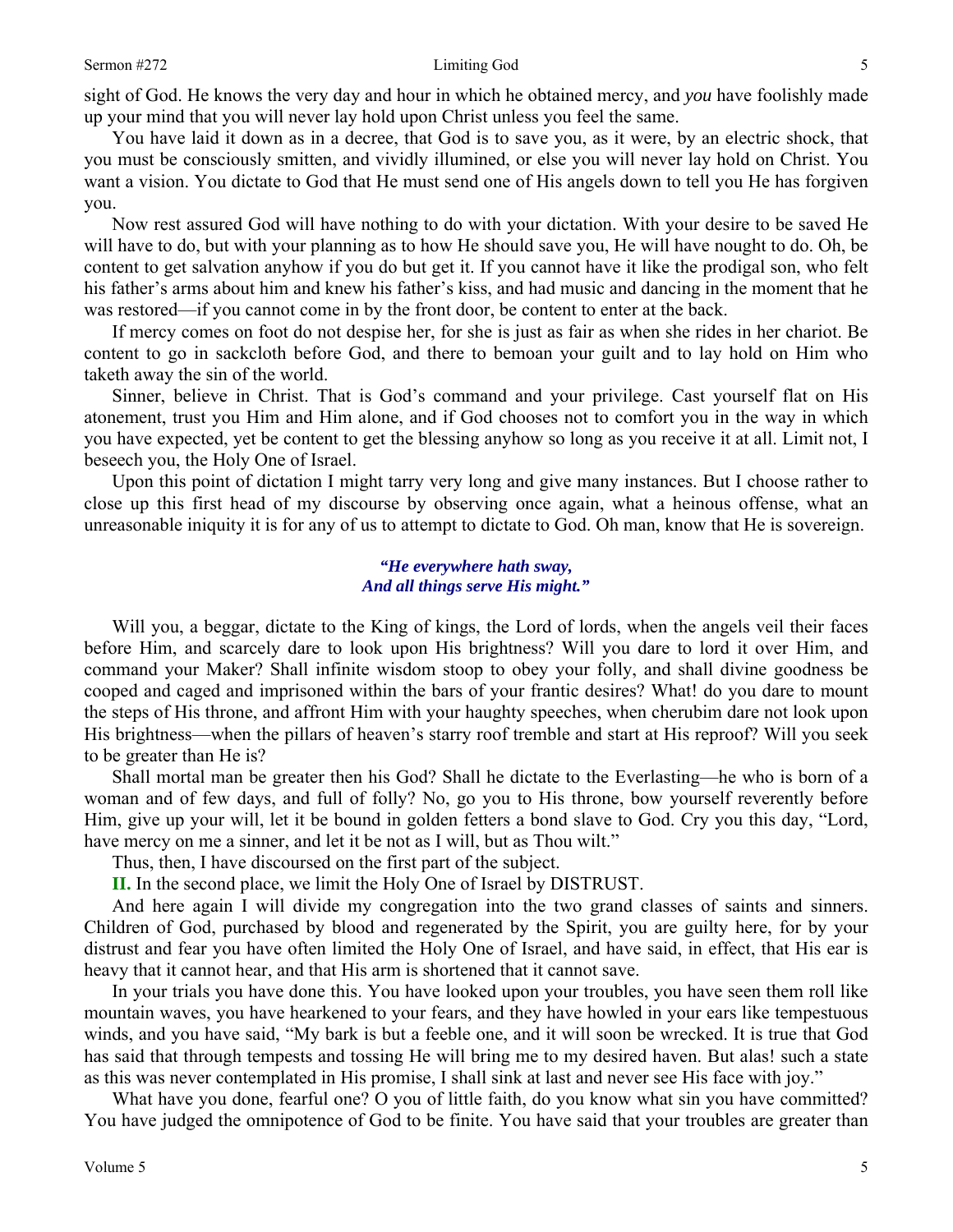His power, that your woes are more terrible than His might. I say retract that thought, drown *it* and you shall not be drowned yourself. Give it to the winds and rest you assured that out of all your troubles He will surely bring you, and in your deepest distress He will not forsake you.

"But," says one, "I did believe this once, and I had hoped for an escape from my present predicament, but that escape has failed me. I did think that some friend would have assisted me and thus, I imagined I should have come out of the furnace." Ah! and you are distrusting God because He does not choose to use the means which you have chosen, because His election and your election are not the same, therefore you doubt Him.

Why man, He is not limited to means—to any means, much less to one of your choosing. If He delivers you not by calming the tempest, He has a better way in store, He will send from above and deliver you, He will snatch you out of the deep waters lest the floods flow over you.

What might Shadrach, Meshach and Abednego have said? Suppose they had got it into their heads that God would deliver them in some particular way. They did have some such idea, but they said, as if to prove that they trusted not really to *their* thought about the deliverance—"Nevertheless, be it known unto thee, O king, we will not worship thy gods, nor bow before the image which thou hast set up." They were prepared to let God have His will, even though He used no means of deliverance.

But suppose, I say, they had conferred with flesh and blood, and Shadrach had said, "God will strike Nebuchadnezzar dead, just at the moment when the men are about to put us into the furnace the king will turn pale and die, and so we shall escape."

O my friends, they would have trembled indeed when they went into the furnace if they had chosen their own means of deliverance, and the king had remained alive. But instead of this, they gave themselves up to God, though He did not deliver them. And though He did not prevent their going into the furnace, yet He kept them alive in it, so that not so much as the smell of fire had passed upon them.

It shall be even so with you. Repose in God. When you see Him not, believe Him, when everything seems to contradict your faith, still stagger not at the promise. If HE has said it, He can find ways and means to do it. Rest assured, sinner, He could come from His throne to do it Himself in person, rather than suffer His promises to be unfulfilled. The harps of heaven should sooner lament an absent God than you should have to mourn a broken promise. Trust in Him, repose constantly on Him, and limit not the Holy One of Israel.

Do you not think that the church as a great body has done this? We do not any of us expect to hear that a nation is born in a day. If it should be said that in a certain chapel in London this morning some thousand souls had been converted under one sermon, we should shake our heads incredulously, and say it cannot be. We have a notion that because we have only had drops of mercy of late, we are never to have showers of it, because mercy seems only to have come in little rills and trickling streamlets, we have conceived the idea that it never can roll its mighty floods like the huge rivers of the western world.

No, we have limited the Holy One of Israel, especially as preachers have we done it. We do not expect our ministry to be blessed, and therefore it is not blessed. If we had learned to expect great things we should have them. If we had made up our minds to this, that the promise was great, that the Promiser was great, that His faithfulness was great, and that His power was great, and if with this for our strength we set to work expecting a great blessing, I trow we should not be disappointed.

But the universal church of Christ has limited the Holy One of Israel. Why, my friends, if God should will it, you need not ask where are to come the successors of such and such a man. You need not sit down and ask when such and such a one is gone where shall be another who shall preach the Word with power.

When God gives the word, great shall be the multitude of them that publish it, and when the multitude shall begin to publish, believe me, God can move thousands as easily as He can move tens, and where our baptismal pool has been stirred by ones and twos He can bid millions descend to be baptized into our holy faith. Limit not, O limit not, you church of the living God, limit not the Holy One of Israel.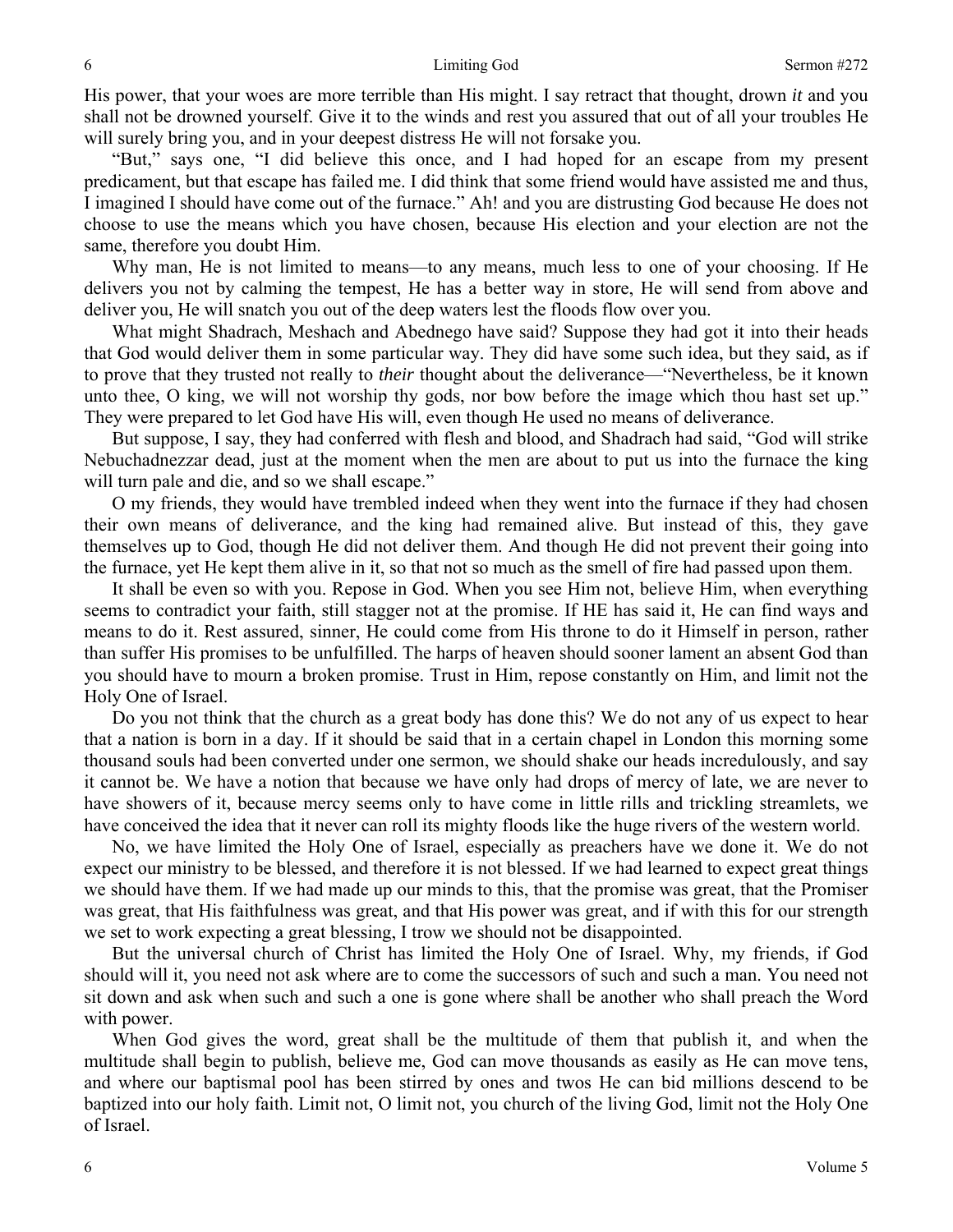And now I turn to the poor troubled heart, and although I accuse of sin, yet I doubt not the Spirit shall bear witness with the conscience, and leading to Christ, shall this morning deliver from its galling yoke. Poor troubled one, you have said in your heart, "My sins are too many to be forgiven." What have you done? Repent you, and let the tears roll down your cheeks. You have limited the Holy One of Israel. You have put your sins above His grace. You have considered that your guilt is more omnipotent than omnipotence itself. He is able to save unto the uttermost them who come unto God by Christ. You cannot have exceeded the boundlessness of His grace. Be your sins ever so many, the blood of Christ can put them all away, and if you doubt this, you are limiting the Holy One of Israel.

Another says, I do not doubt His power to save, but what I doubt is His willingness. What have you done in this? You have limited the love, the boundless love of the Holy One of Israel. What, do you stand on the shore of a love which ever must be shoreless. Was it deep enough and broad enough to cover the iniquities of Paul, and does it stop just where you are? Why, are you the limit then, you stand as the limiting landmark of the grace of the Holy One of Israel. Out upon your folly! get rid of this your mistrust. He whose love has embraced the chief of sinners, is willing to embrace you, if now hating your sin and leaving your iniquity, you are ready to put your trust in Jesus.

I beseech you, limit not the Holy One of Israel by thinking He is unwilling to forgive. Are you conscious of the sin you are committing when you think God unwilling to save? Why, you are accusing God of being a liar. Does not that alarm you? You have done worse than this, you have even accused Him of being perjured, for you doubt His oath. "As I live, saith the LORD, I have no pleasure in the death of him that dieth, but had rather that he should turn unto me and live." You do not believe that? then you make God to be perjured.

Oh! tremble at such guilt as this. "No, but," you say, "I would not accuse Him, but He would be quiet just if He *were* unwilling to save me." I am glad you said that, that proves you do not accuse His justice. But I still say you are limiting His love. What does He say Himself? has He limited it? Has He not Himself said, "Ho, every one that thirsteth, come ye to the waters, and he that hath no money; come ye, buy, and eat; yea, come, buy wine and milk without money and without price"! And you are thirsty, and yet you think that His love cannot reach you?

Oh! while God assures you that you are welcome, be not wicked enough to throw the lie in the teeth of mercy. Limit not the Holy One of Israel. "But sir, I am such an old sinner." Yes, but limit not God. "But I am such a black sinner." Limit not the efficacy of the cleansing blood! "But I have aggravated Him so much." Limit not His infinite longsuffering. "But my heart is so hard." Limit not the melting power of His grace. "But I am so sinful." Limit not the potency of the atonement! "But sir, I am so hard hearted, and I feel so little my need of Him." Limit not the influences of the Spirit by your folly or your stubbornness, but come as you are, and put your trust in Christ, and so honor God and He will not dishonor your faith.

If you will but now for half a moment consider how faithful God has been to His children and how true He has been to all His promises, I think that saint and sinner may stand together and make a common confession and utter a common prayer, "Lord, we have been guilty of doubting Thee, we pray that we may limit Thee no longer."

Oh! remember, remember more and more God's love and goodness to His ancient people, remember how He delivered them many a time, how He brought them out of Egypt with a high hand and an outstretched arm, think how He fed them in the wilderness, how He carried them all the days of old, remember His faithfulness to His covenant and to His servant Abraham, and say will He leave you, will He forget His covenant sealed with blood, will He be unmindful of His promise, will He be slow to answer or slack to deliver?

Scout the thought, drive it far away, and now come, and at the foot of the cross renew your faith, in the sight of the flowing wounds renew your confidence and say, "Jesus, we put our trust in Thee, Thy Father's grace can never fail, Thou hast loved us, and Thou wilt love us despite of our sins, Thou wilt present us at last before Thy Father's face in glory everlasting."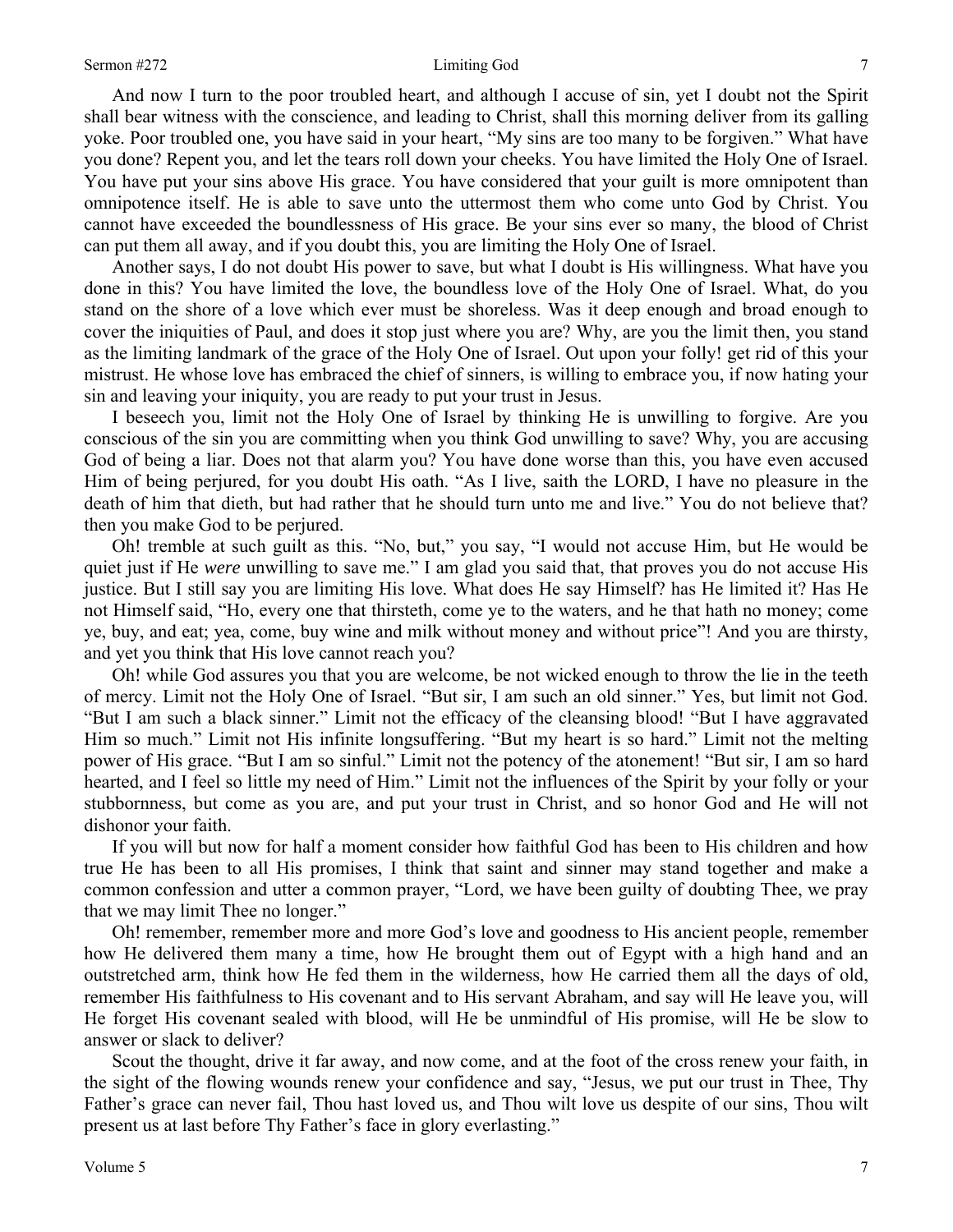**III.** And now, to conclude, I need your solemn attention while I address myself to a very small number of persons here present, for whose sorrowful state I feel the greatest pity. It has been my mournful duty as pastor of so large a congregation, to have to deal with desperate cases. Here and there, there are men and women who have come into a state which, without meaning to wound them, I am free to confess, I think, is sullen DESPAIR.

They feel that they are guilty, they know that Christ is able to save, they also doctrinally understand the duty of faith, and its power to bring peace, but they persevere in the declaration that there is no mercy for them. In vain you find out a parallel case, they soon discover some little discrepancy and so escape you. The most mighty promises lose all their force because they turn their edge by the declaration—"That does not mean me."

They read in the Word of God that "Jesus Christ came into the world to save sinners," they are sinners, but they cannot think He came to save them. They know right well that He is able to save them to the uttermost, they would not *say* they had gone beyond the uttermost, but still they think so. They cannot imagine that free grace and sovereign love can ever come to them. They have, it is true, their gleams of sunshine, sometimes they believe, but when the comfortable presence of God is gone, they relapse into their old despair.

Let me speak very tenderly, and O that the Spirit of God would speak also! My dear brother and sister, what are you doing? I ask you, what are you doing?—if you are not limiting the Holy One of Israel? Would you dishonor God? "No," say you, "I would not." But you are doing it.

You are saying that God cannot save you, or if not saying that, you are implying—that all the torture you have felt in your conscience, and all the anxiety you have in your heart, have never yet moved God to look on you. Why, you make God to be the most hard-hearted of all beings. If you should hear another groan as you are groaning, you would weep over him, but you think that God looks on you with cold indifference, and will never hear your prayer. This is not only limiting—it is slandering the Holy One of Israel.

Oh, come forth, I beseech you, and dare to believe a good thing of your God. Dare to believe this, that He is willing now to save you—that *now* He will put away your sins. "But suppose, sir, I should believe something too good?" No, that you cannot do. Think of God as being the most loving, the most tender-hearted being that can be, and you have thought just rightly of Him. Think of Him as having a mother's heart that mourns over its sick babe, think of Him as having a father's heart, pitying his children, think of Him as having a husband's heart, loving his spouse and cherishing her, and you have just thought rightly of Him.

Think of Him as being one who will not look on your sins, but who casts them behind His back. Dare for once to give God a little honor. Come, put the crown on His head, say, "Lord, I am the vilest rebel out of hell, the most hard-hearted, the most full of blasphemous thoughts, I am the most wicked, the most abandoned, Lord let me have the honor now of being able to say, Thou art able to save even me,' and on Thy boundless love, Thy great, Thine infinite grace, do I rely."

One of Charles Wesley's hymns, which I forget just now, has in it an expression something like this—Lord, if there is a sinner in the world more needy than I am, then refuse me, if there be one more undeserving than I am, then cast me away, if there be one who needs grace and mercy, pity and compassion, more than I, then pass me by. "But Lord," says he in his song, "thou knowest I the chief of sinners am, the vilest of the vile, the most hardened, and the most senseless, then, Lord, glorify Thyself by showing to men, to angels, and to devils, what Thy right hand can do!"

May the Holy Ghost enable you now to come forth from the dungeon of despair, and no longer limit the Holy One of Israel.

I shall add no more, but leave the effect of this sermon with my God. May every one of us believe Him better, and have greater thoughts of Him, and never let us be guilty henceforth of confining, as it were, within iron bonds the limitless One of Israel.

8